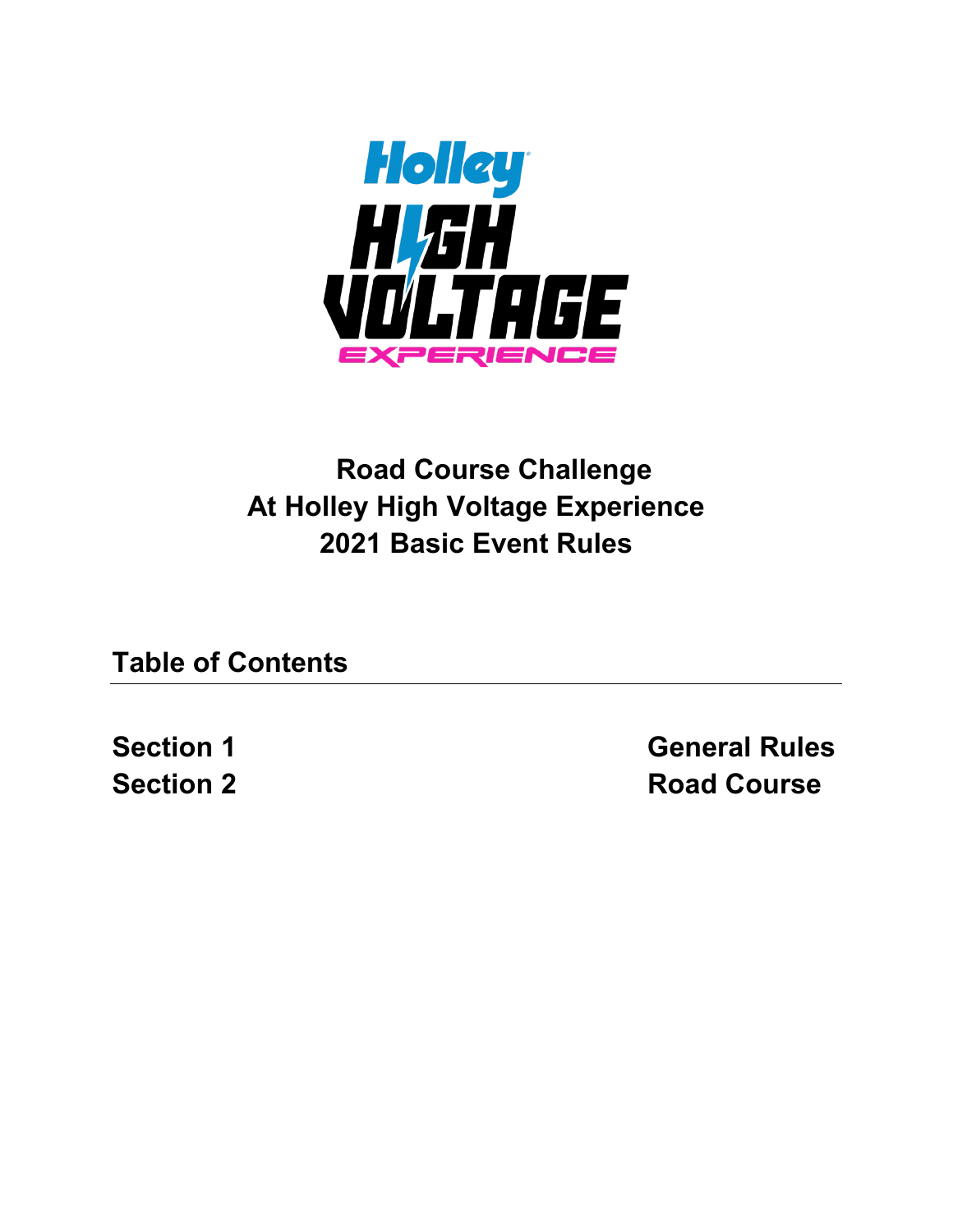## **Section 1 General Rules**

- 1. All vehicles entered into HHV events must be domestic or import, four-wheeled vehicles that are licensed, registered, insured for regular street use, or vehicles built specifically for competition (race cars). No open wheeled vehicles will be permitted. HHV officials will make the final determination of eligibility.
- 2. Vehicles must be powered solely by battery electric power; no hybrids or any other source of power is permitted.
- 3. Vehicles may be entered into one (1) of three (3) entry classes:
	- a. **Stock** full interior, stock drivetrain, stock brakes, stock suspension 200 treadwear non-competition DOT tires, registered for the street and insured
	- b. **Street prepared** full interior, modifications to drivetrain, brakes or suspension 200 treadwear non-competition DOT tires, registered for the street and insured
	- c. **Full Race** non-registered, heavily modified, R compound tires and slicks allowed
- 4. All stock and street prepared vehicles must have current license, registration and proof of insurance.
- 5. All entrants/drivers must have a valid, government issued drivers license and must be at least 18 years of age.

HHV officials reserve the right to place certain drivers or vehicles into an "exhibition class". Exhibition class participants do not qualify for any points and/or awards for any segment of the event or the overall win. The exhibition class is intended to allow prearranged special guests, celebrities or key sponsors the ability to bring out cars or drivers that may promote the series. These drivers or cars must meet or exceed all safety specifications but may or may not meet all of the criteria that define the eligibility for the classes.

6. **Tire rule** - Participants in the stock and street modified classes must use *DOT*  approved, non-competition, treaded (non-grooved) street tires (no competition radials, no R compound, drag radials or shaved tread) with a treadwear rating of 200 or higher. The Kumho Ecsta V720 ACR tire is not allowed. Tires will be required to pass a technical inspection. The spirit of the event requires the use of a DOT approved "noncompetition" tire – any modifications or chemical treatments to tires will be unacceptable. Any vehicle with tires showing any evidence of modification will be immediately disqualified from the event. Safety is of the utmost importance and HHV officials will not hesitate to disqualify questionable tire selections.

Tires cannot show any signs of abuse, checking or obvious signs of age or neglect. **Tires must have a minimum of 2/32" tread depth at the start of the event and must not show excessive wear.** 

7. Each vehicle is required to display the official HHV sponsor event decal package per specifications for the duration of the event. Windshield banners must be placed across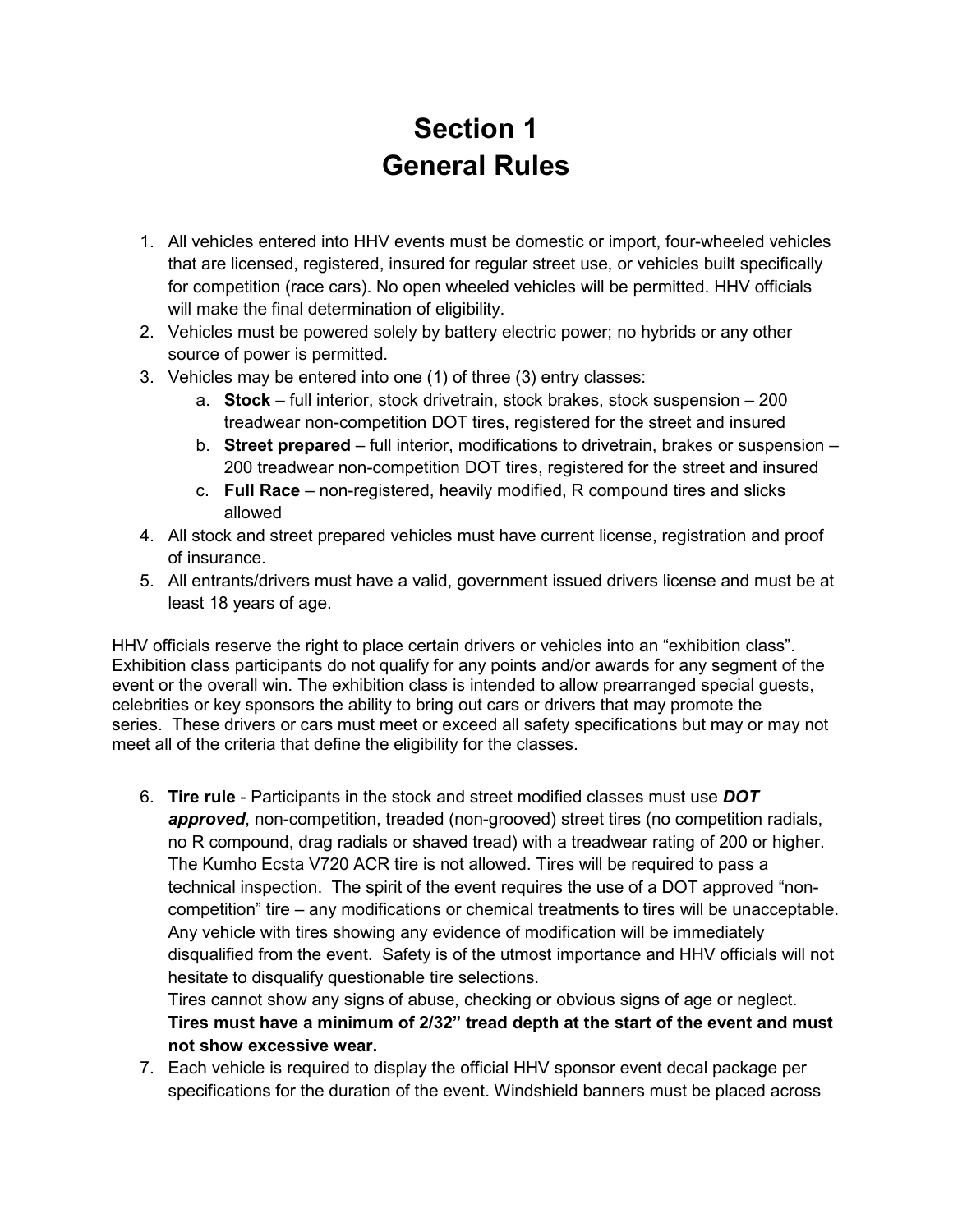the top of the windshield glass and no other banners may be above it – it must be the most prominent brand on the windshield. Event decal placement is not negotiable – this is Holley's show.

- 8. Each participant is responsible for any and all cleanup and/or damages, including legal fees, caused by themselves or their vehicle during any and all portions of the event.
- 9. All drivers must sign a liability waiver.
- 10. Registered participants may ride with other registered participants. Riders must meet the safety equipment requirements of the driver (helmet) and the passenger seat must have the same or better safety equipment as the driver seat. Crew or other spectators may not be passengers.
- 11. Participating cars must pass a technical inspection that will emphasize safety.
- 12. All convertibles or any open top vehicle must have proper rollover protection **no exceptions.** The top of the roll hoop must be higher than the driver's helmet while seated properly in the car. Questions – jimi@fm3marketing.com
- **13.** Helmet use is required during all segments of the event. **Helmets must have a SNELL rating SA2015 or newer**. **Motorcycle or DOT helmets are not allowed under any circumstances.**
- 14. Non-synthetic clothing (cotton, wool, leather, etc.) covering the torso, arms and legs shall be required (no shorts or short sleeves) during the event. No open toe shoes or sandals/flip flops allowed. **PLEASE SEE ROAD COURSE RULES SECTION 2 FOR SPECIFIC ROAD COURSE SAFETY EQUIPMENT REQUIREMENTS.**
- 15. Seatbelts or safety harnesses must be installed correctly and worn properly during the event. A minimum 3-point factory installed seat belt is required for all vehicles. **Five point harnesses are mandatory for the Expert run group on the road course segment and highly recommended for all run groups.** Lap only belts will not be acceptable.
- **16. Any vehicle that spins, loops or leaves the track surface (2 or 4 wheels off) for any reason will be black flagged and required to report directly to the HHV event steward as soon as safely possible. Multiple black flags issued to a participant will result in immediate dismissal from the event.**
- 17. Participants that drive unsafely or exhibit unsafe behavior during any segment of the event will be immediately disqualified and removed from the event.
- 18. Families are encouraged in the paddock and spectator areas, however children under 16 years old and pets are not allowed in the hot pits, staging area or starting grid, pit road, or the start/finish line of any segment of the event.
- 19. **Protest** any participant may file a rules protest against any other participant by submitting a written inquiry directly and in-person to the HHV event official, along with a \$100 protest fee. Protests may only happen during the actual event wherein the car or driver in question is participating. HHV officials will immediately review the request and make a determination on the inquiry. If a participant is deemed to be in violation of the rules, they will be immediately placed in the exhibition class and the protest fee will be returned to the protester. If the inquiry is found to be within the confines of the rules, the protest fees will not be returned and both participants will be returned the event.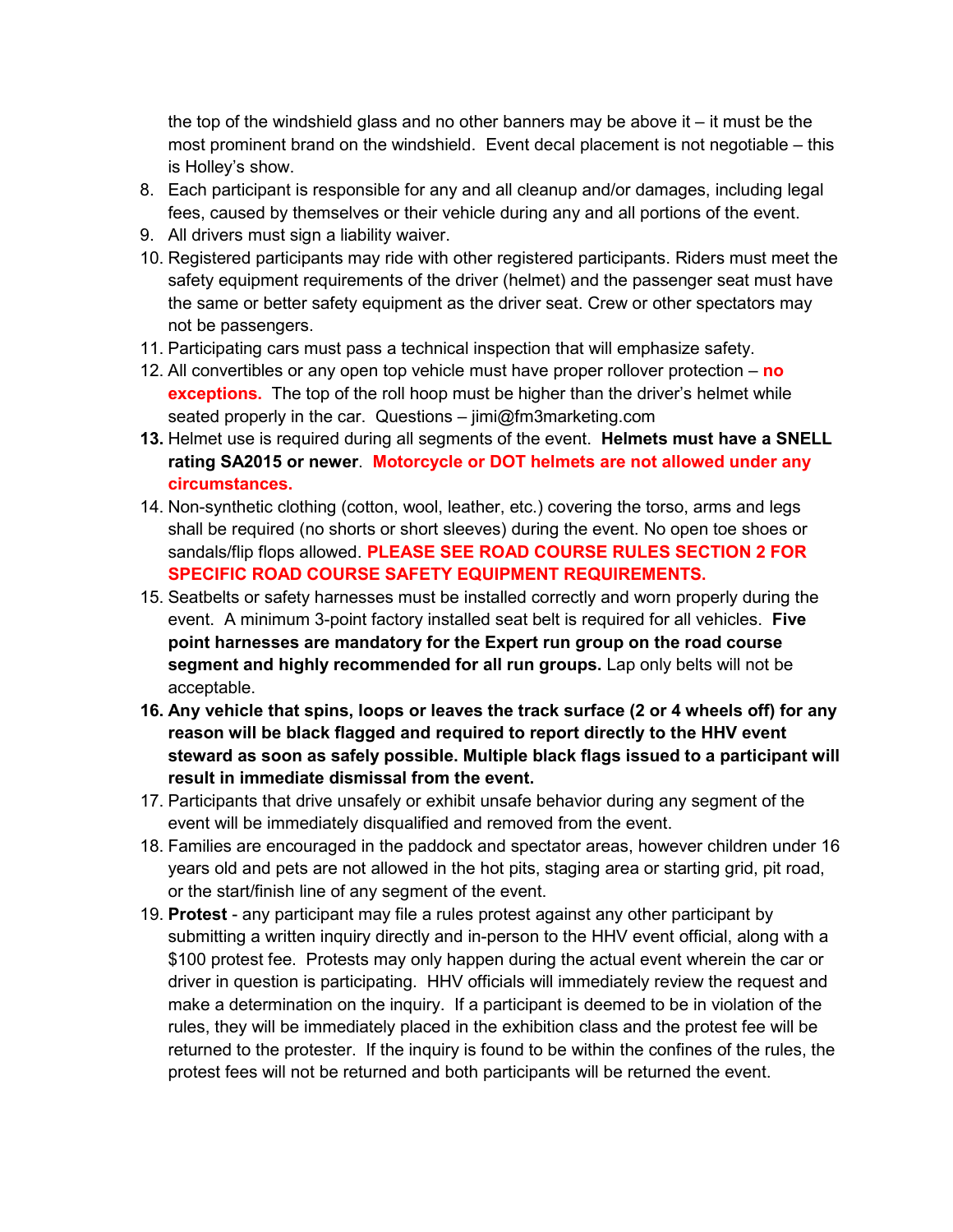Protests must be filed during the event and at least 30 minutes before the scheduled awards ceremony.

- 20. **Tiebreaker** In the event of a tie for the overall event finish, the default tiebreaker is the fastest lap time.
- 21. Timing inquiries must be brought to the attention of the scoring officials before the event is ended. We typically record several hundred competitive laps per event, and although very unlikely, errors are possible. Do not wait until tonight or tomorrow or next week to bring it to our attention. Once the awards ceremony starts, the results are final and official.
- 22. HHV officials, event director and HHV event management staff will have COMPLETE discretion to deny or remove from the event anyone for any reason. Rules interpretation will be at the sole discretion of the HHV event director, steering committee or event organizers, and all decisions are final.

We strongly suggest that you support Holley and the HHV sponsors and take every opportunity to show your passion and enthusiasm for the products you use. Holley and their HHV sponsors make these events possible - pay them back by promoting their products. You and/or your car may be photographed by various magazines or filmed for TV - the entire industry needs your support so please do your part.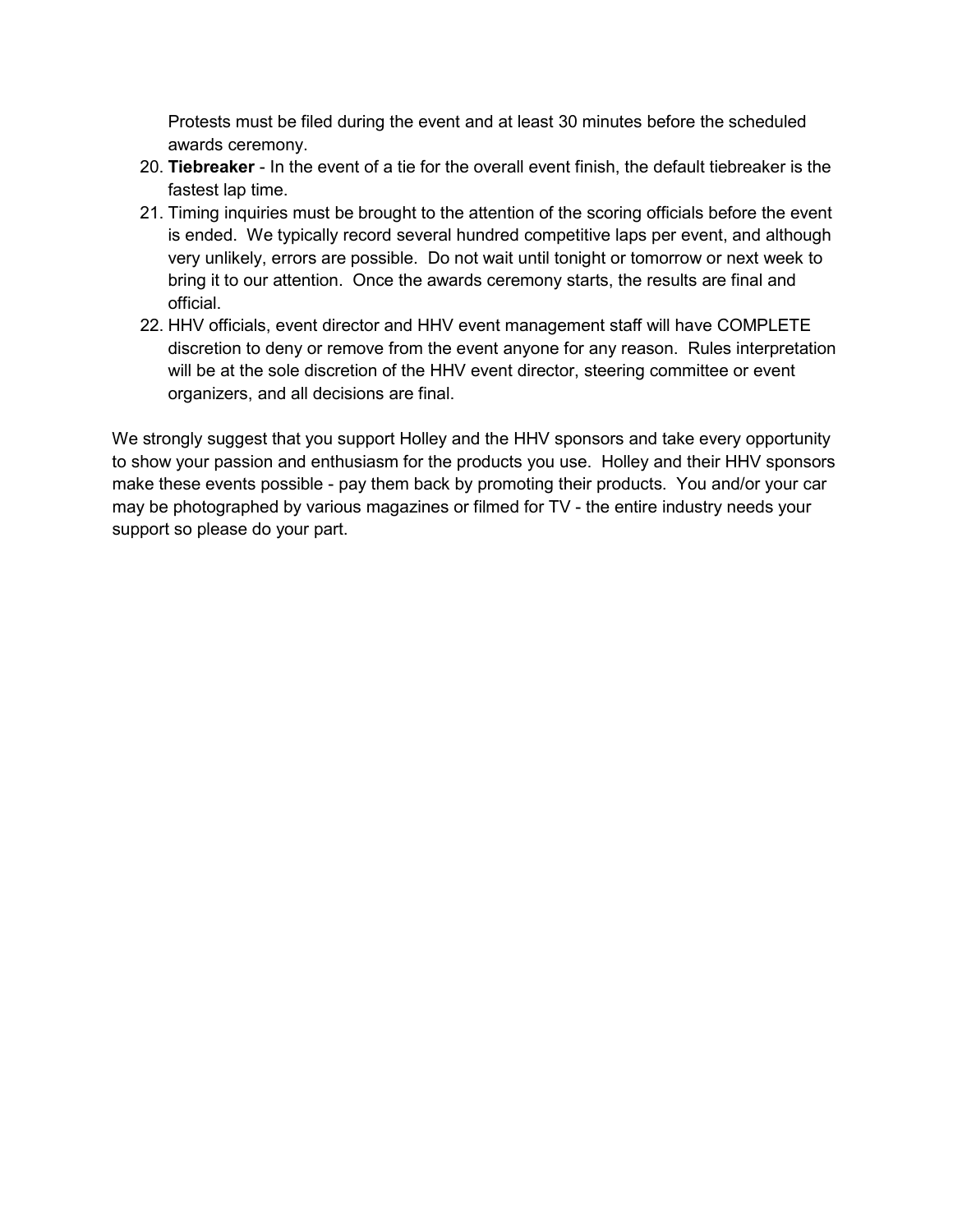# **Section 2**

## **Road Course**

The road course segment will be a time trial format with three run groups running multiple sessions on the designated road course. Run groups will be designated prior to segment start based on driving experience, comfort level and abilities as determined by both the participant and HHV officials. HHV officials reserve the right to move participants to a different run group based on the input of track spotters, participant feedback, and HHV official's observations. Should you believe your driving skills do not match the HHV designation, bring documentation to make your case. Verbal attempts at proving your driving skills will not be considered and any attempts to do so may result in the invocation of rule #22. Run group designation is at the sole discretion of HHV officials and the event director.

Run groups will be designated as follows:

- **Run group - Expert** Guidelines have attended and graduated an advanced course at an accredited driving school, 10-12 track days per year, familiar with competitive track flags, etiquette, rules and "racing line", may have a sanctioned competitive license, and/or competed in wheel-to-wheel racing events
	- Passing will be allowed in designated areas specific event/track rules will apply and be communicated during event specific drivers meeting
		- Safety Equipment **required** for Run Group Expert
			- Helmet SA2015
			- Neck restraint Hans style, or SFI certified neck collar
			- Properly mounted 5 point harness or better
			- SFI 3.2A/1 rated single layer fire suit or better
			- Nomex fire retardant gloves
			- Full coverage leather shoes
- **Run group - Intermediate** Guidelines may have recently attended or graduated a basic course at an accredited driving school, 3-4 track days per year, familiar with basic track flags, etiquette, rules and "racing line", multiple sessions with certified performance driving instructor
	- Passing *may be* allowed via point-by only on designated portions of track specific event/track rules will apply and be communicated during event specific drivers meeting
		- Safety Equipment **required** for Run Group Intermediate
			- Helmet SA2015
			- Neck restraint Hans style, or SFI certified neck collar
			- Minimum factory or better 3 point safety belts
			- SFI 3.2A/1 rated single layer fire suit or better